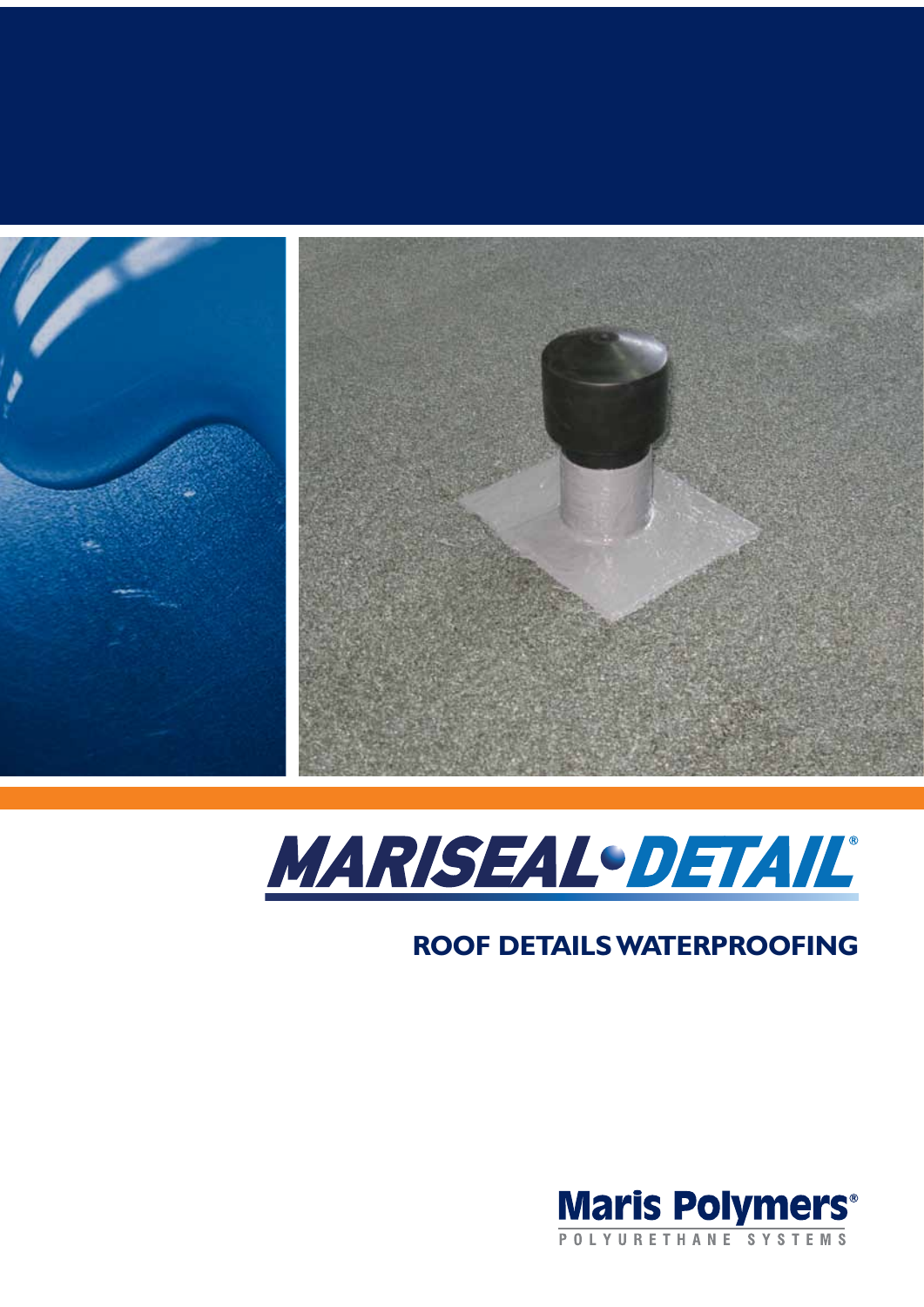## **Important**

| Surface preparation:                     |              | Primer not necessary | MARISEAL DETAIL<br>PRIMER recommended |
|------------------------------------------|--------------|----------------------|---------------------------------------|
| Polymeric Bitumenfelt (APP/SBS)          | $*5$         | $\times$             |                                       |
| Chippings finished Bitumenfelt (APP/SBS) | $*4$         | X                    |                                       |
| Chippings finished Oxidized Bitumenfelt  | $*4$         | $\times$             |                                       |
| Plain Oxidized Bitumenfelt               | $*5$         | X                    |                                       |
| Painted surfaces                         | $*3$         | X                    |                                       |
| Steel                                    | *1, *3       | X                    |                                       |
| Aluminium                                | *1, *3       | $\times$             |                                       |
| Copper                                   | $*$          | X                    |                                       |
| Zinc                                     | $*$          | $\times$             |                                       |
| Concrete                                 | $*2, *6$     |                      | X                                     |
| Lightweight concrete                     | $*2, *6$     |                      | $\times$                              |
| Plaster                                  | $*2, *6$     |                      | $\times$                              |
| Screed                                   | $*2, *6$     |                      | X                                     |
| <b>Brick</b>                             | $*2, *6$     |                      | $\times$                              |
| <b>Stones</b>                            | $*2, *6$     |                      | X                                     |
| <b>EPDM</b> membranes                    | $*$ I, $*$ 7 | X                    |                                       |
| PVC membranes                            | $*1, *7$     | $\times$             |                                       |
| PVC rigid                                | $*$          | X                    |                                       |
| Wood                                     | $*$          |                      | X                                     |
| Polyester                                | *1, *7       | X                    |                                       |
| Acrylic glass                            | $*$          | $\times$             |                                       |
| Glass                                    | $*$          | ×                    |                                       |

\*1: Before application, grind surface with sandpaper or grinding wheel. Then thoroughly clean/ degrease with MARISEAL DETAIL CLEANER.

\*2: Residual moisture content of mineral substrates max. 5%. New cementitious surfaces must be at least 28 days old. Remove loose pieces mechanically.

\*3: Always remove old paints.

\*4: MARISEAL DETAIL PRIMER binds the slate chippings on the bitumenfelt. If in doubt it is recommended to use the MARISEAL DETAIL PRIMER.

\*5: Liquify surface by firetorch and immediately saturate with enough dry silica sand (0.4-0.8mm). \*6: Before coating, brush off the surface with a wire brush, to roughen it.

\*7: Always perform adhesion test before application For not listed substrates please contact MARIS POLYMERS application department.

All information regarding the treatment of surfaces is to be considered indicative, as corresponds to the current level of laboratory and practical experience. Given the multitude of different materials in the market, deviations are possible. Therefore, absolute accuracy of given information can not be guaranteed. Due to the different object requests and the varying conditions, an adhesion test is necessary to guarrantee suitability for the specific purpose. Preliminary coating adhesion tests are therefore recommended in all cases. Should doubts arise about the suitability of the coating for your surface, we will gladly test your surface samples.

# Product information:

| <i><b>MARISEAL•DETAIL</b></i> |                                                                                                                                                                                               |                                                                                                             |  |  |  |
|-------------------------------|-----------------------------------------------------------------------------------------------------------------------------------------------------------------------------------------------|-------------------------------------------------------------------------------------------------------------|--|--|--|
| Description                   | One component, polyurethane-based, liquid<br>membrane, reinforced with synthetic fibers                                                                                                       |                                                                                                             |  |  |  |
| Packaging                     | supplied in 6 kg pails                                                                                                                                                                        |                                                                                                             |  |  |  |
| Properties                    | Color<br>Density<br>Hardness (Shore A scale)<br><b>Viscosity</b><br>Elongation at Break<br>Tensile strength<br>Rain stability time $(20^0C)$<br>Light pedestrian traffic<br>Final Curing time | Grey, Black<br>$1.32$ g/cm3<br>70<br>Thixotropic<br>>250%<br>$>4$ N/mm2<br>3-4 Hours<br>12-18 Hours<br>Days |  |  |  |

| <b>MARISEAL·DETAIL</b> PRIMER |                                                                                              |                                                              |  |  |  |
|-------------------------------|----------------------------------------------------------------------------------------------|--------------------------------------------------------------|--|--|--|
| Description                   | One-component, quick drying,<br>polyurethane-based primer                                    |                                                              |  |  |  |
| Packaging                     | supplied in Ikg pails                                                                        |                                                              |  |  |  |
| Properties                    | Color<br>Density<br>Hardness Shore A<br>Adhesion (Concrete)<br>Touch dry (20 <sup>0</sup> C) | Transparent<br>1.0 g/cm3<br>>95<br>$>1.5$ N/mm2<br>1-2 Hours |  |  |  |
|                               |                                                                                              |                                                              |  |  |  |

Safety measures: contains isocyanates. See information supplied by the manufacturer. Please study the Safety Data sheet.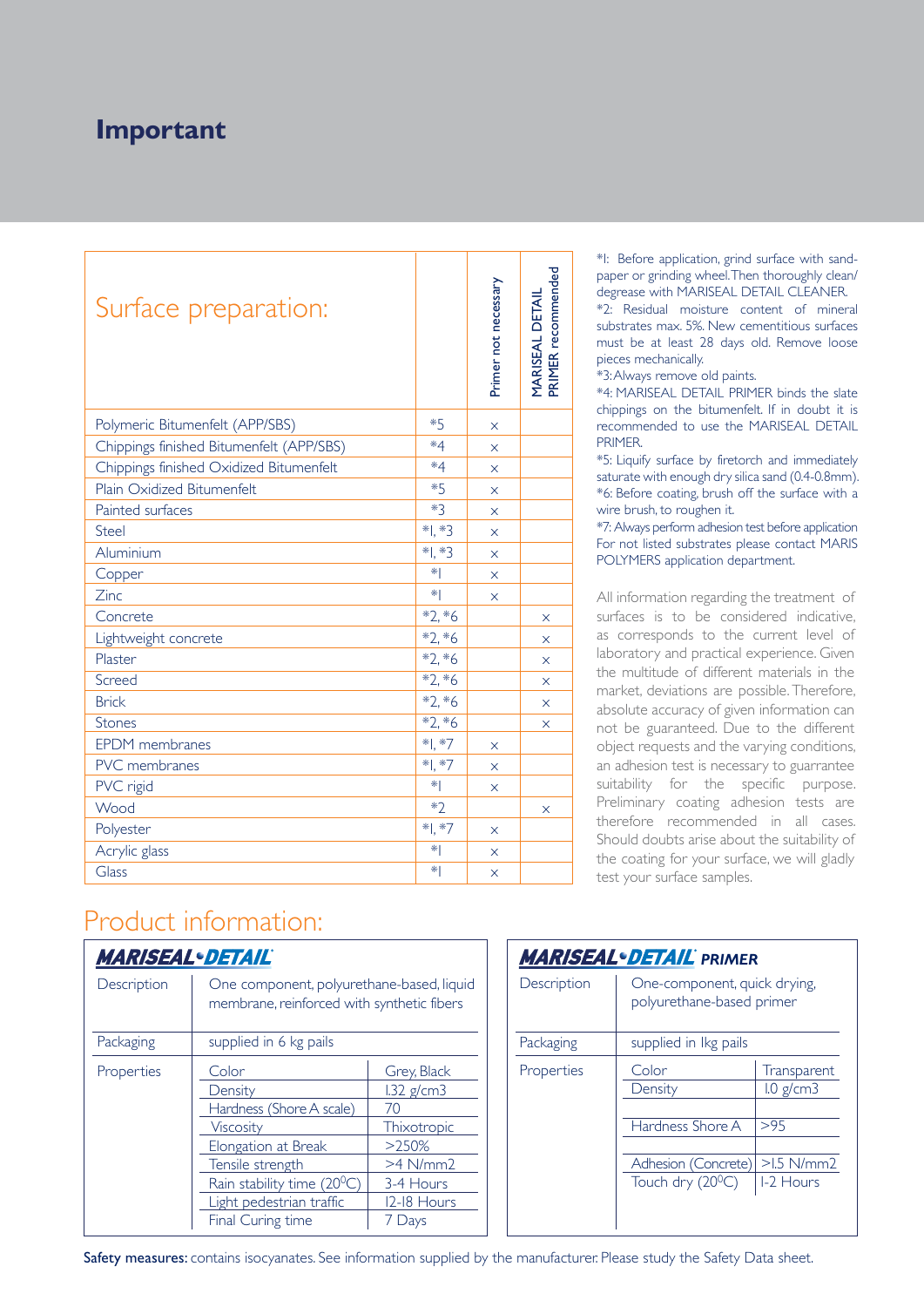

## **ROOF DETAILS WATERPROOFING**

# **MARISEAL·DETAIL**

The **MARISEAL · DETAIL** is a liquid-applied, thixotropic, permanent elastic, fiber-reinforced, one component polyurethane coating used for long-lasting waterproofing of complex roofing details and connections.

The **MARISEAL·DETAIL** is mainly used to waterproof details like:

- Pipes
- Flashings and 90<sup>0</sup> angles
- Lightdomes
- Chimneys
- Photovoltaic systems
- Wall-floor connections
- Gutters, etc.



|   | ETA 09/0241 |
|---|-------------|
|   |             |
| ٠ |             |

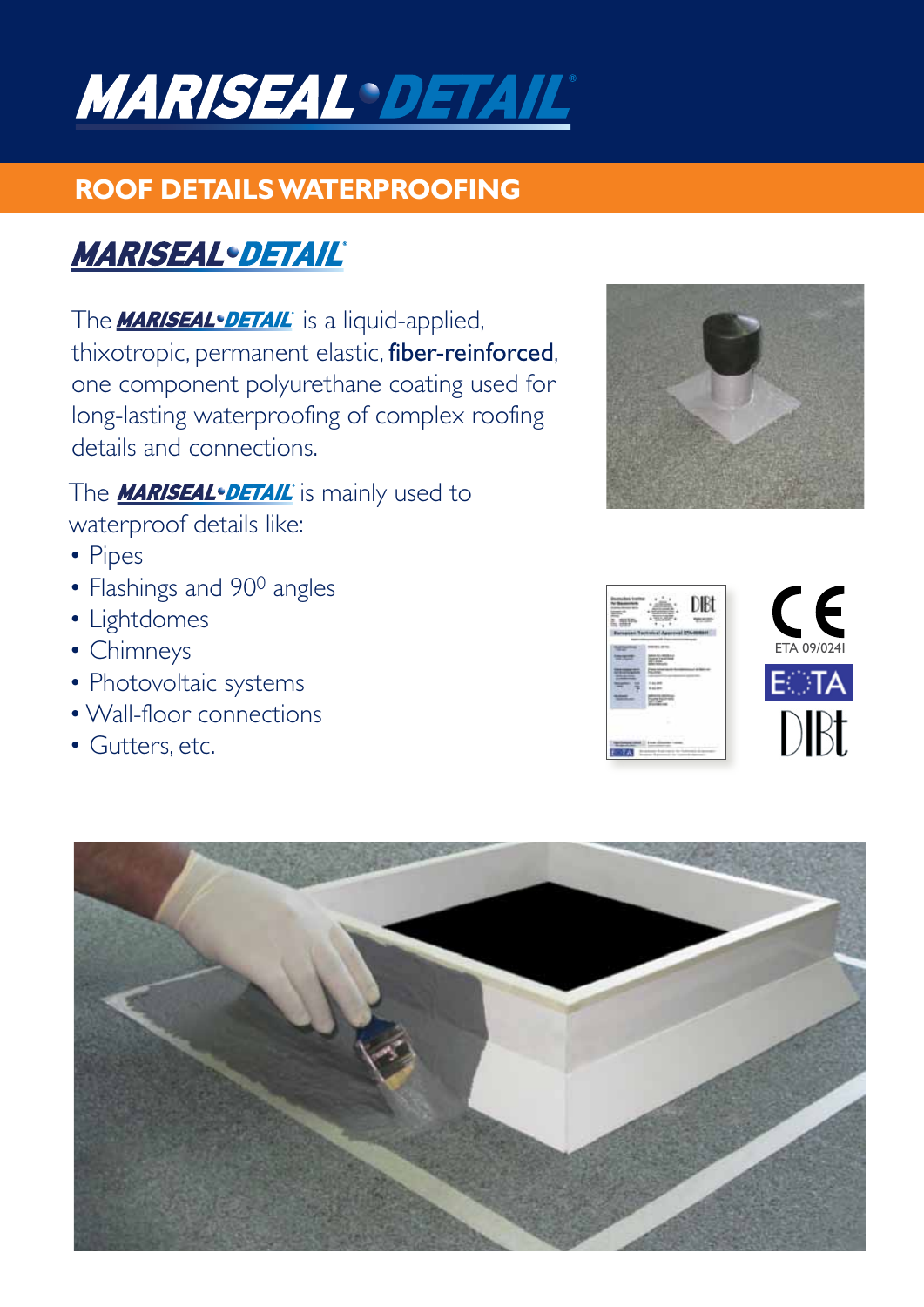# **advantages**

- simple application (brush)
- fiber reinforced
- it forms seamless membrane without joints or leak possibilities
- resistant to water, rain and frost
- maintains its mechanical properties over a temperature span of -30 $\degree$ C to +80 $\degree$ C
- provides water vapor permeability
- full surface adherence without any additional anchoring
- in case of damage, membrane can be easily repaired locally within minutes
- low cost

### The **MARISEAL** • DETAIL SYSTEM®

consists of the compatible components:

- MARISEAL·DETAIL
- · *MARISEAL·DETAIL* REINIGER (CLEANER)
- · *MARISEAL·DETAIL* PRIMER
- **MARIFLEX** · **PU30** SEALANT



#### The **MARISEAL DETAIL** can be used on:



Beton



Mineral finished bitumenfelt



**Metal** 



**Mortar** 



Plain Bitumenfelt



PVC and Aluminium profile



Brick



PVC and EPDM membrane



Wood, etc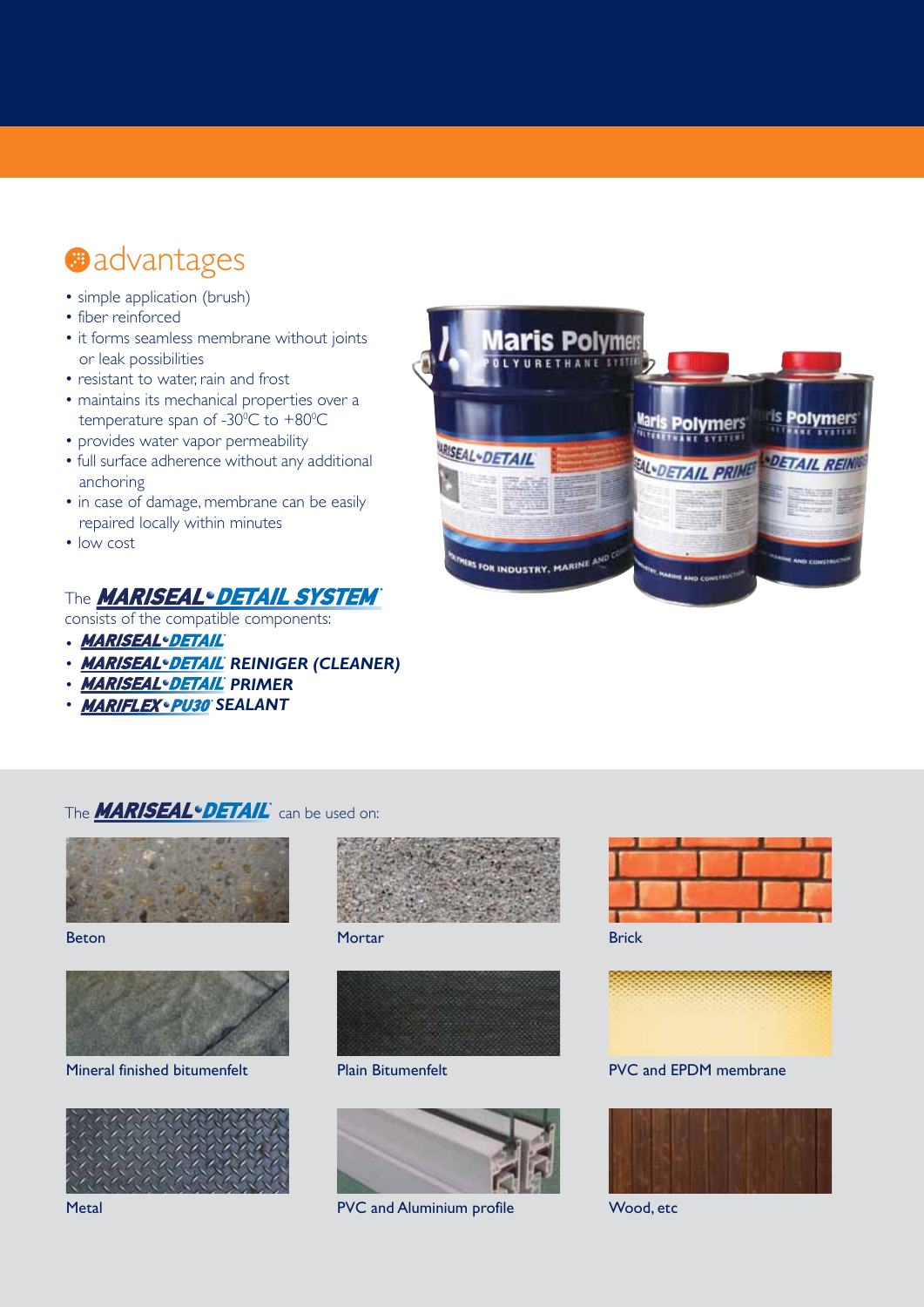# example 1: Lightdome



Mask the area to be waterproofed, with a masking tape in a sufficient size. Prepare the surface according to the surface preparation table.



Apply the second layer of MARISEAL DETAIL thickly with a flat brush and remove masking tape.

# example 2: Pipe Penetration



Mask the area to be waterproofed, with a masking tape in a sufficient size. Prepare the surface according to the surface preparation table.



Apply the second layer of MARISEAL DETAIL thickly with a flat brush and remove masking tape.



Apply the first layer of MARISEAL DETAIL with a flat brush and spread evenly.



If desired, for aesthetic reasons, slate chippings can be sprinkled in the wet coating in excess. Apply slight pressure by hand to stabilize the slate chippings.



Apply the first layer of MARISEAL DETAIL with a flat brush and spread evenly.



If desired, for aesthetic reasons, slate chippings can be incorporated in the coating in excess.